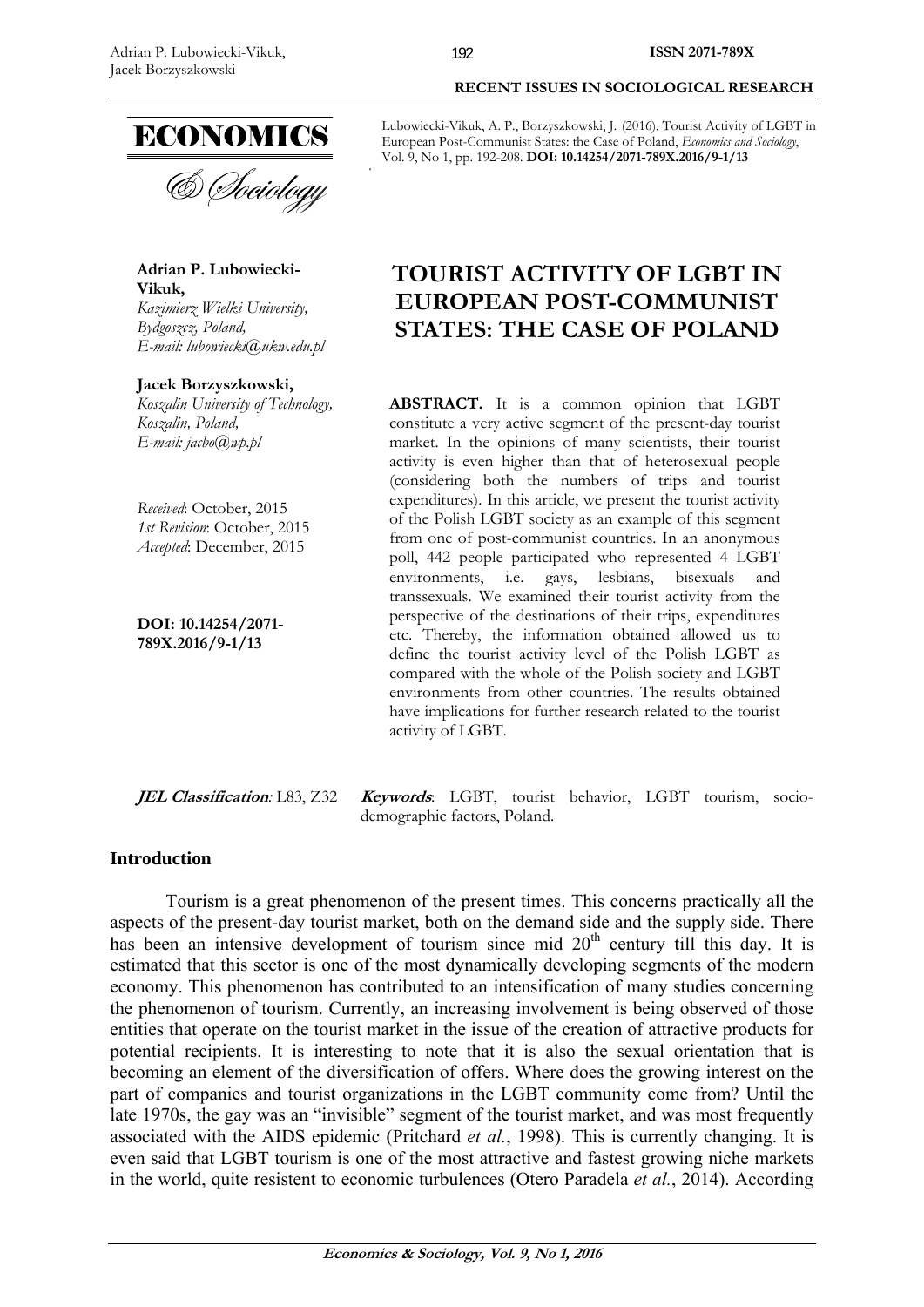to the research carried out in the year 2000 by the Tourism Intelligence International, tourism of non-heterosexual people already constitutes 10% of the world tourist market. According to the data from the Gay and Lesbian Travel Association (GLTA), this is currently over 12% of the world tourist market (Borzyszkowski, 2012).

A number of factors point to the growing significance of the LGBT tourist market: both in individual countries and in the global perspective. These changes refer both to the demand side and the supply side, even in the scope of the continuously developing tourist marketing for LGBTs (Coon, 2012; Dixon, 2015). In some countries, tourist marketing is conscious and at the same time active element of the tourist policy. Several countries now have a dedicated "gay" page on their national tourism websites. The 'LGBTBritain' section on VisitBritain, lists all events, festivals, gay-friendly cities and gay history and culture (Khan, 2013, p. 14). The development of the LGBT tourist market is evident in many countries in the world. This niche has been growing really fast and preferred destinations for this community have emerged, especially in Western European countries and North America (Hughes, 2006; Clif, Forrest, 1999; Puar, 2002; Lück, 2005). In contrast to East European cities, West European cities and countries have increasingly targeted gay and lesbian travelers as part of their tourism campaigns (Köllen, Lazar, 2012, p. 64). In the so-called postcommunist states (especially in the aspect of the Middle and East Europe states), LGBT community is facing many problems, chiefly of a cultural and social nature (Barrett, Pollack, 2005).

LGBT issues in these countries are becoming more and more popular in the context of scientific studies. This phenomenon has particularly been visible over the past few years (among other Dioli, 2011; Fojtová, 2011; LaSala, Revere, 2011; Ferreira, 2013; Kuchar, Švab, 2014; Kulpa, 2014). It is interesting to note that the issue of the tourist activity of the LGBT community from these countries so far has not been the subject of any wider research, and analyses and the few existing studies are of a quite limited nature or one that hinders an accurate interpretation of the phenomenon. The study T. Köllen and S. Lazar (2012) may serve as an example here. It concerns gay tourism in Budapest yet in the context of arrival tourism in this town (mainly tourisms from West European and North American states). It is difficult to point to the phenomenon of the LGBT tourist activity in these countries. This article is aimed to a significant extent at filling up this gap. The authors are trying to indicate a model of the LGBT tourist activity in post-communist countries, analyzing the case of Polish society.

The paper starts with a survey of results of earlier investigations concerning the LGBT community tourist activity. Next, an attempt is made to compare it to the tourist activity of heterosexual individuals. Further on, the study presents a comparison between the results of the authors' own research and the reports presented by other researchers.

The purpose of this study is an attempt to assess the rate of the tourist activity of the LGBT community in Poland as well as a comprehensive analysis and assessment of their behaviors and tourist preferences in the context of selected socio-demographic factors. It was accepted that the LGBT tourist activity will be understood as at least one voluntary trip outside the permanent place of residence over the last year, dictated by individual (nonearning) goals. The rate of the tourist activity, i.e. the percentage relation of people who participate in tourism to the total of the population examined will constitute the measure of this activity (Lubowiecki-Vikuk, 2011). Tourist activity is determined by many factors. Essential factors include among others: the level of education and incomes, the profession performed and duties connected with this, age, sex and marital status (Alegre *et al.*, 2010; Lubowiecki-Vikuk, 2011). The sexual orientation seems to be quite an intriguing factor that forms the rate of tourist activity (Hughes, Deutsch, 2010).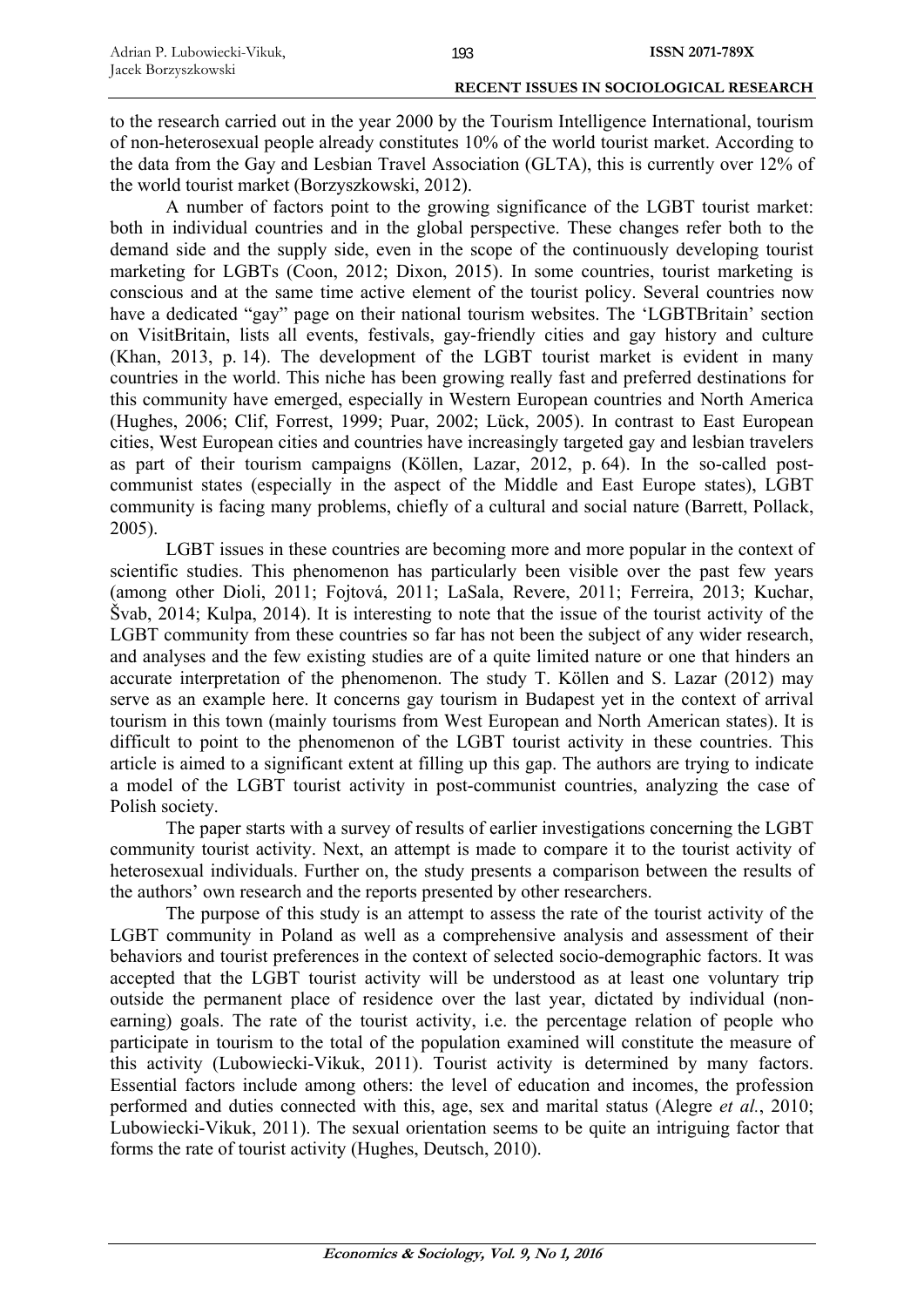## **1. Tourism of LGBT**

The issue of the LGBT tourism is taken up in scientific literature in quite a wide context (Southall, Fallon, 2011). It is worth emphasizing that the issues analyzed concern different aspects of the LGBT tourism. To put it simply, one may talk about a scientific approach to the problem of the LGBT tourist market, and thereby analyze it from the perspective of the tourist supply, as well as the tourist demand. At this point, it should also be emphasized that it is only part of studies that concern the whole LGBT segment. Vast majority is limited only to selected LGBT groups and gays and lesbians in particular.

The LGBT tourist supply is an issue that is definitely more rarely taken up in scientific deliberations. One of them includes the study by H. L. Hughes (2003). Author found number of reasons for warranting or not warranting the targeting of gay markets by urban destinations. First group comprised "the group represents a new market for existing products", "they are perceived to be interested in urban tourism", "general characteristics of gays include a propensity for and frequency of travel, high travel spend, high income and education levels, an interest in culture, few family connections, and more free time". Not warranting factors comprised the following: "the characteristics are not universally applicable to all gays and lesbians", "segmentation by sexual orientation conceals other characteristics such as age, race, attitudes, and interests, which may have a stronger bearing on travel purchase patterns". The level of income is a disputed issue (Badgett, 2000). Therefore, it is important that "(…) all destinations seeking to attract LGBT customers have a duty to recognize the link between social acceptance of homosexuality, government legislation and the effects of these on their business" (Global Report…, 2010, p. 10).

Definitely more attention in scientific literature is paid to the demand side of the LGBT tourist market. A significant number of studies concern the so-called tourist motivations. It is worth emphasizing that contrary to many opinions, sexual motivations are not at all dominating in the hierarchy of the LGBT tourist motivations. Apart from this, gay and lesbian travel market is not a homogenous segment: not all wish to travel to a gay-friendly destination or take exclusively gay vacations, but certainly they wish to avoid being excluded from any destination (Pritchard *et al.*, 1998). Moreover, according to Hughes (2005), when homosexual tourists choose their holiday destination, they are likely to take more factors into account than heterosexual tourists, such as the presence of gay space, the opportunity for socializing with other homosexuals and gay friendliness. The available scientific studies concerning tourist motivations of the LGBT community are characterized by a significant diversification regarding the place where the research is carried out, among others a sample of British gays (Clift, Forrest, 1999), gay and lesbian residents in Wales and the Netherlands and their holiday choices (Pritchard *et al.*, 2000), the hotel experiences of gays and lesbians in the UK and in Israel (Poria, 2006), valuable resources for gay tourists in Gran Canaria (Melián-González *et al.*, 2011). Scientific studies also highlight other aspects, e.g. diversification according to age (Hughes, Deutsch, 2010), number of tourist trips within one year (Verdugo, 2010).

A lot of attention is paid to tourist expenditures (funds spent on the purchase of tourist products and services as well as para-tourist services before and during the trip). It results from the fact that many scholars are certain of high purchasing power of the LGBT. It is stated that sexual minorities spend during the trip 30% more than other tourists (Jędrysiak, 2008). In relation to gay and lesbian tourism, it might be suggested that they travel abroad more frequently than heterosexuals because their higher discretionary income makes it possible (Haslop *et al.*, 1998; Binnie, Valentine, 1999; Philipp, 1999; Stuber, 2002).

An analysis of the trip destinations characteristic of the LGBT segment is inseparably connected with the tourist activity issue. Destination choice is a process whereby travelers analyze places and search for the best attributes in them, i.e. they discriminate destinations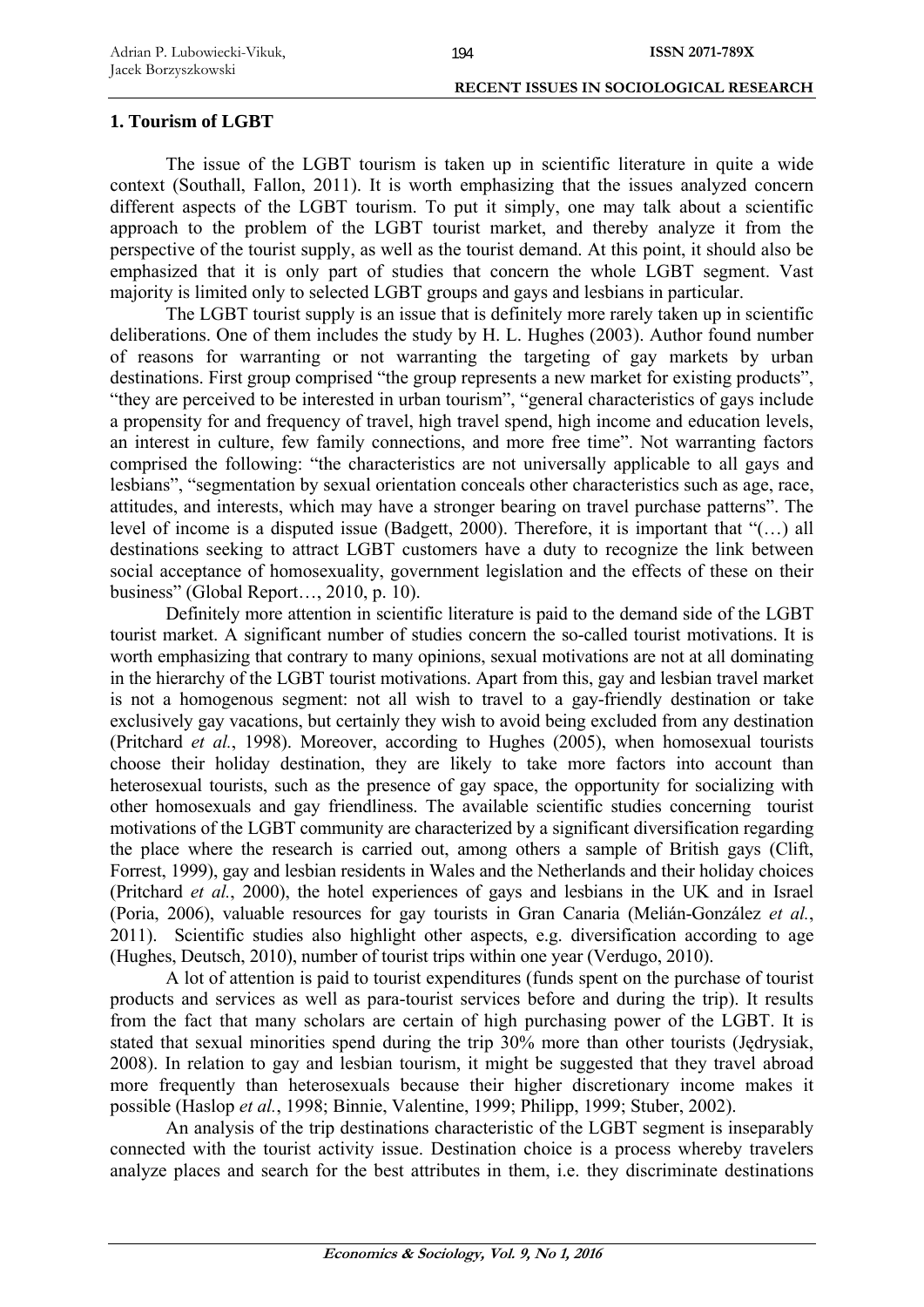based on risks and desirable characteristics (Cooper *et al.*, 2005; Hughes, 2006). As stated by S. L. Herrera and D. Scott, in spite of an increasing tolerance towards the LGBT segment, gays often feel "forced" to go to places where they can freely express their sexual identity (Monterrubio, 2009). What is more, some of them travel among others, due to the fact that they do not want their psycho-sexual otherness to be recognized in the place of their residence. A trip to a specific destination helps them to freely display their homosexual identity (Hughes, 1997). An aversion is frequently observed towards this segment of the tourist market: both on the part of the authorities of big cities and local communities (Morris, Carney, 2010). Even in countries where homosexuality is legal, gay and lesbian tourists might face discrimination, social disapproval and prejudices.

# **2. Tourist activity of LGBT and heterosexual travelers**

Many differences can be demonstrated between LGBT tourist trips and heterosexual travellers. Of course, a certain number of features will be common. It results, among others, from the division of the tourist movement itself (duration, kind, types). As already mentioned, in literature, a lot of attention is paid to the issue of tourist motivations. It is interesting to note that according to Hughes (2002), Pritchard *et al.* (2000) and Clift and Forrest (1999), men regardless of their sexual orientation have the same motivations to go on holidays. This is also emphasized by J. C. Monterrubio (2009), according to whom the travel motivations of gays and lesbians do not fundamentally differ from those of heterosexual people. Some authors, however, express different opinions concerning this issue. While for heterosexual people the tourist trip is of a voluntary nature, and so they select the destination they prefer (e.g. in the respect of the climate, nature etc.), LGBT are "condemned" to the choice of a specific location in certain aspects. It is quite accurately emphasized by R. M. Khan (2013) analyzing the case of tourist activity of gays. The researcher talks about a gay-identity travel motivation model, where four basic elements are distinguished, i.e. need for safety, escapism through anonymity, gay-identity acceptance and gay-identity affirmation. To a significant extent, these elements define the basic motivations of the tourist trips of gays (LGBT). It was also observed that in the case of gays, there is quite a strong need of the companionship of other homosexuals and staying in gay-friendly places and facilities. What is worth noting, gays are significantly more prone to establish new sexual contacts during trips than heterosexuals. This was observed by H. L. Hughes (2006), who, on the one hand, thinks that the trips of heteroand homosexual people have a part of joint motives, i.e. social interactions, regeneration, selffulfilment, feeling of freedom, strengthening of one's ego or prestige. On the other hand, gays have a strong motivation of staying with other gays and possessing access to places that are friendly to them (Melián-González *et al.*, 2011).

Another and quite controversial problem is the question of interacting with the locals. According to Crompton (1979), Mathieson and Wall (1987) there is similarity between the two segments. There are some academics (Hindle, 1994; Taylor, 1997; Grossmann, 1998), however, who do state, that homosexual tourists are more keen than the straight tourists to socialize with the locals. Another similarity between the two segments is that they both are likely to visit friends and relatives during their travels (Mathieson, Wall, 1987; Hanefors, 2010).

One of the factors determining the development of modern tourism is an increasing level of education. It appears that in many cases, the LGBT community definitely has better education than heterosexual people. For example, in the USA, 7% of the LGBT community possesses a scientific degree of doctor, with less than 1% among heterosexual people (Pritchard *et al.*, 1998). The majority of the LGBT people also have another advantage. It is evident from the research carried out by Community Marketing Inc that 76% of American gays and lesbians possess a valid passport, while the average for US residents is ca. 30%.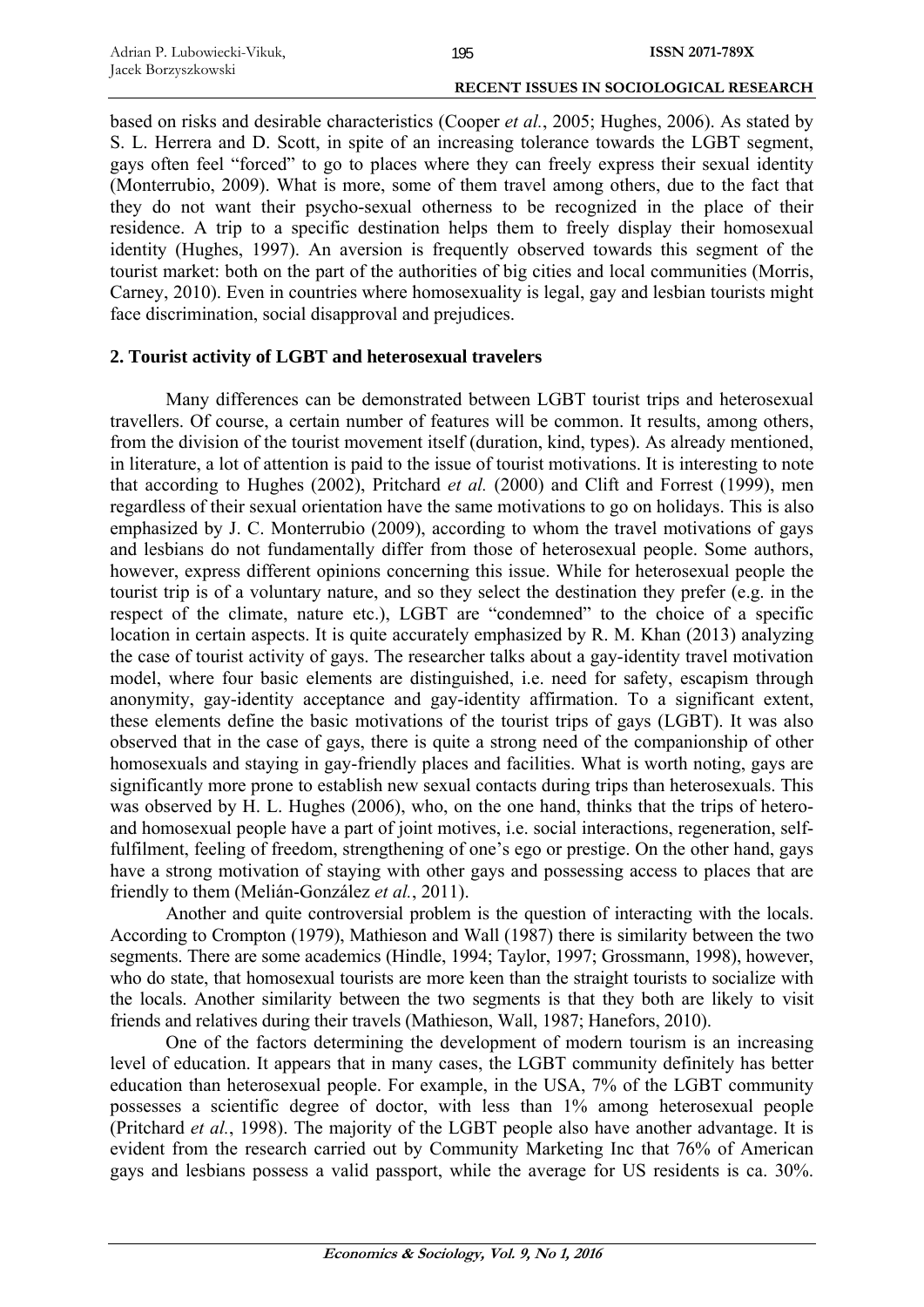There are considerably more differences between homosexual and heterosexual people, including the levels of tourist expenditures. According to the Travel Industry Association (TIA), during a tourist trip (in small groups) gays spend on the average USD 3,070, while heterosexual people spend USD 2,870 (Morris, Carney, 2010).

To conclude, trips realized by the LGBT community and heterosexual people exhibit many similarities, although in many studies the questions are raised of clearly visible differences. Opinions on this issue are quite divided.

# **3. Methodology**

In the exploration of the phenomenon under examination, the method of induction was applied, and further the method of CAWI (Computer-Assisted Web Interviewing): based on computer aided data collection technique (interview). An assumption was accepted that the LGBT environment possesses a significant share in the penetration of the internet (Benotsch *et al.*, 2011). On the basis of the author's own research and a review of literature in the area of research issues, an attempt was made to formulate general conclusions concerning (expected) behaviours and tourist preferences of the LGBT environment in Poland. In general, the behaviors of this type are realized in leisure time.

By choosing the CAWI method, it was the authors' intention to maintain the intimate space of the environment examined. Due to the fact that non-heterosexual people constitute research group that is hard to access, the features of the post-modern society and globalization were taken into consideration; where the Internet is gaining significance in daily life, and at the same time it is becoming a tool of modern interdisciplinary research (Zając, Batorski, 2009). Apart from that, more comfortable conditions, i.e. time that is convenient to the respondent, are favourable to the participation in the research. Additionally, the capital intensity of the realization of this type of research does not pose greater limitations. The CAWI method is not an ideal research method. In Poland, 33.1% of households still do not have an Internet access (Batorski, 2013). However, an assumption was accepted that the LGBT environment possesses a significant share in the penetration of the Internet. An electronic questionnaire was constructed and an Internet address was assigned to it, which in the form of an invitation to the participation in the research was made available on special dedicated Internet forums, community and dating portals as well as on the official websites of selected associations and organizations that act for the LGBT environment.

442 people participated in an anonymous online research. They were the representatives of 4 LGBT environments, i.e. gays, lesbians, bisexuals and transsexuals. It is worth emphasizing that it is the first research of this type in Poland that covers all the representatives of LGBT communities. The research group is not a representative sample; in spite of the shortage of reliable LGBT socio-demographical data, an effort was taken to carry out the research of this kind bearing in mind its limitations but also the awareness that the initiative begun may be continued in the form of further research in this area owing to the emerging studies that are increasing in numbers concerning the social and cultural issues of the "gender" sexual identity. This research is not of a decisive nature, while it is to provide some explanations.

The research was carried out over a period of three months (January to March 2014), and was completed the moment the winter tourist season finished. The Internet questionnaire form included questions concerning participation in tourism over the last year. Questions concerned trips (participation in at least one tourist trip in the period examined), trip destinations (national, European, extra-European trips), their duration (1 day, 2-4 days, 5 and more days), purpose (holiday and recreation, visits of relatives and/or friends, business, shopping, tourist, health), the way in which it was organized (on one's own, with a travel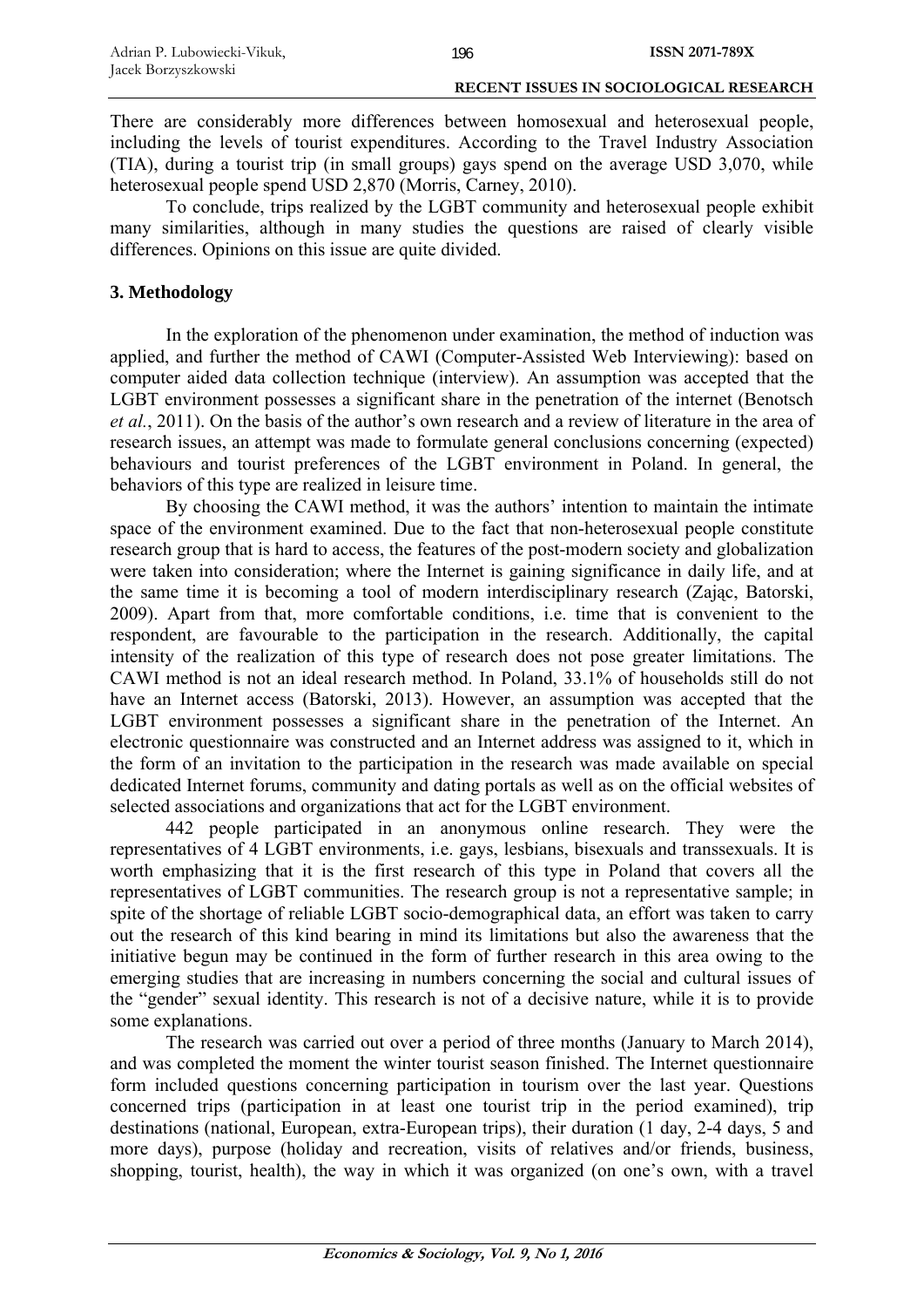agency) and the level of tourist expenditures (PLN 2,000.00 and below, PLN 2,000.00 – PLN 4,000.00, PLN 4,000.00 and more). They were also asked to provide information concerning tourist behaviors such as: with whom they travel (alone, with their partner, with their friend, with their family), what places of accommodation and means of transport they choose, as well as the importance degree of the occurrence of specified conditions of trips: the presence of gay-friendly infrastructure in the vicinity, the possibility of safe rest as an LGBT person, the possibility of contacts with other people from the LGBT environment, an adequate and tolerant attitude on the part of the service/personnel of the lodging facility to people from the LGBT environment.

Apart from the information concerning participation in tourism, data was collected concerning the sex, age, education, place of residence, the profession performed, the civil and legal statues, the sexual orientation and the income of the people examined. Given the compiled data, the respondents were classified into individual categories (*Table 1*).

| Variables                 |                                                                         | Population     |                  | National       | European                          | Extra-European   |
|---------------------------|-------------------------------------------------------------------------|----------------|------------------|----------------|-----------------------------------|------------------|
|                           |                                                                         | $\mathbf n$    | $\frac{0}{0}$    |                | tourist activity tourist activity | tourist activity |
|                           |                                                                         |                |                  | (in %)         | (in %)                            | (in %)           |
|                           | 1                                                                       | $\overline{2}$ | $\overline{3}$   | $\overline{4}$ | 5                                 | 6                |
| <b>Sex</b>                | Male                                                                    | 227            | 51.4             | 66.5           | 48.9                              | 15.4             |
|                           | Female                                                                  | 215            | 48.6             | 83.7           | 55.8                              | 14.0             |
| Age                       | 18-19                                                                   | 100            | 22.6             | 71.0           | 37.0                              | 11.0             |
|                           | 20-29                                                                   | 223            | 50.5             | 76.7           | 55.2                              | 12.1             |
|                           | 30-39                                                                   | 84             | 19.0             | 70.2           | 57.1                              | 16.7             |
|                           | 40-49                                                                   | 26             | 5.9              | 88.5           | 69.2                              | 38.5             |
|                           | $50+$                                                                   | $\overline{9}$ | $\overline{2.0}$ | 77.8           | 55.6                              | 33.3             |
|                           | Village                                                                 | 28             | 6.3              | 60.7           | 57.1                              | 14.3             |
| Place of<br>residence     | Town up to 20<br>thousand residents                                     | 39             | 8.8              | 76.9           | 28.2                              | 0.0              |
|                           | Town from 21<br>thousand to 100<br>thousand residents                   | 81             | 18.3             | 65.4           | 54.3                              | 16.0             |
|                           | Town from 101<br>thousand to 500<br>thousand residents                  | 97             | 21.9             | 88.7           | 64.9                              | 17.5             |
|                           | Town above 500<br>thousand residents                                    | 197            | 44.6             | 73.6           | 49.2                              | 15.7             |
| Education                 | primary/vocational                                                      | 56             | 12.7             | 75.0           | 25.0                              | 1.8              |
|                           | secondary                                                               | 190            | 43.0             | 73.2           | 47.4                              | 14.2             |
|                           | higher                                                                  | 196            | 44.3             | 76.5           | 64.8                              | 18.9             |
| Civil and<br>legal status | Person living<br>alone                                                  | 242            | 54.8             | 74.0           | 44.6                              | 13.2             |
|                           | Person possesses<br>partner of the same<br>sex, they live<br>together   | 91             | 20.6             | 82.4           | 60.4                              | 22.0             |
|                           | Person possesses<br>partner of the<br>same sex, they live<br>separately | 98             | 22.2             | 70.4           | 61.2                              | 11.2             |

Table 1. Tourist activity of the population (*n*=442) examined according to category of sociodemographic variables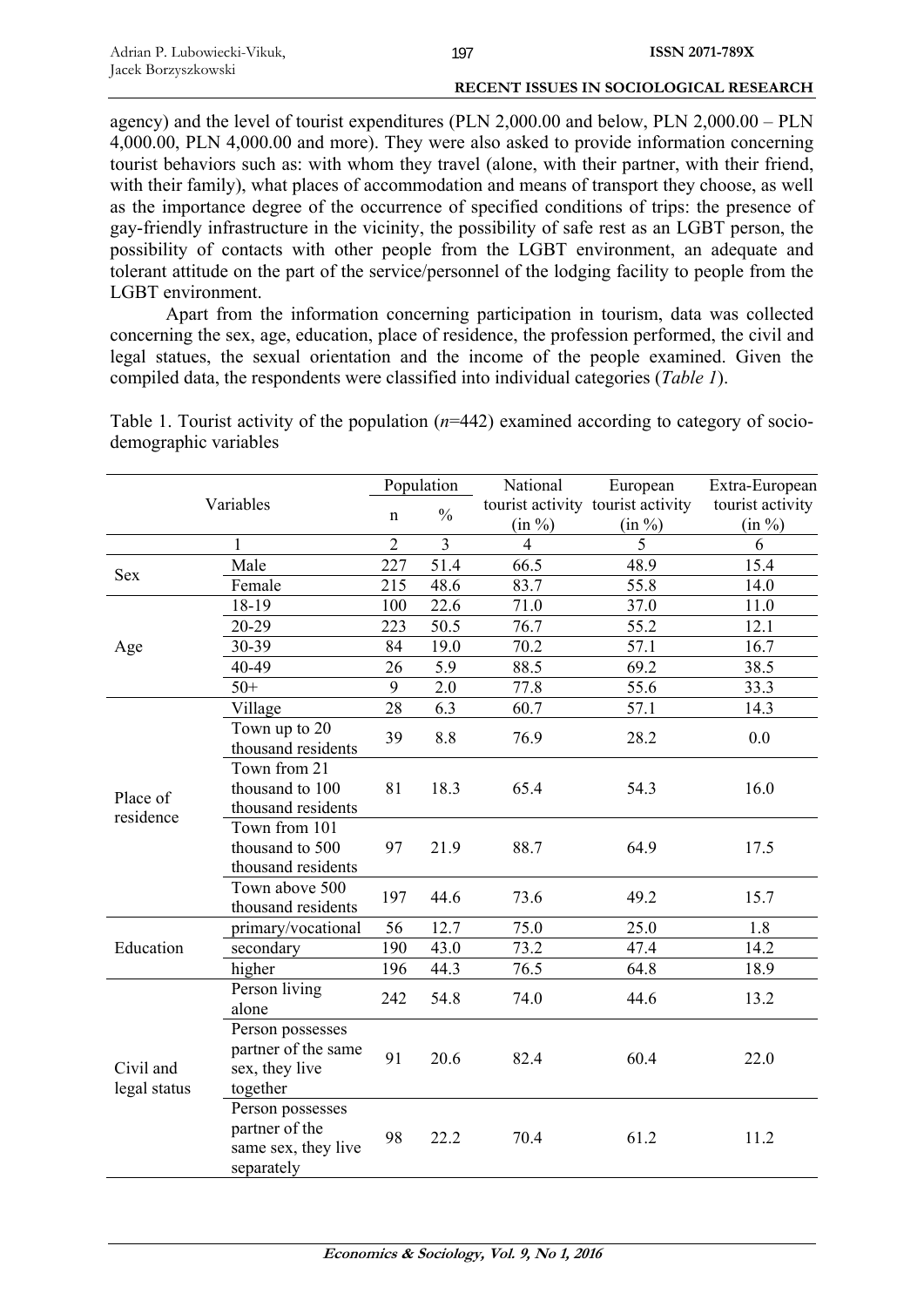|                                     | 1                                     | $\overline{2}$ | $\overline{3}$ | $\overline{4}$ | 5    | 6    |
|-------------------------------------|---------------------------------------|----------------|----------------|----------------|------|------|
|                                     | Heterosexual<br>relationship          | 11             | 2.5            | 72.7           | 72.7 | 18.2 |
| Social and<br>professional<br>group | Pupil/student                         | 236            | 53.4           | 77.5           | 47.5 | 12.7 |
|                                     | Person runs their<br>own business     | 30             | 6.8            | 93.3           | 83.3 | 43.3 |
|                                     | Permanent<br>professional work        | 168            | 38.0           | 71.4           | 51.2 | 11.9 |
|                                     | Casual work                           | 44             | 10.0           | 86.4           | 54.5 | 13.6 |
|                                     | Senior<br>citizen/pensioner           | $\overline{4}$ | 0.9            | 100.0          | 25.0 | 25.0 |
|                                     | Unemployed                            | 16             | 3.6            | 62.5           | 62.5 | 6.3  |
|                                     | person                                |                |                |                |      |      |
| Sexual<br>orientation               | Homosexual                            | 335            | 75.8           | 74.3           | 52.2 | 15.2 |
|                                     | <b>Bisexual</b>                       | 103            | 23.3           | 77.7           | 52.4 | 12.6 |
|                                     | Transsexual<br>person                 | $\overline{4}$ | 0.0            | 50.0           | 50.0 | 25.0 |
| Income                              | Up to PLN 1500<br>(380 USD)           | 146            | 33.0           | 78.8           | 43.8 | 8.2  |
|                                     | PLN 1501-2500<br>$(381-630$ USD)      | 97             | 21.9           | 77.3           | 39.2 | 7.2  |
|                                     | PLN 2501-3500<br>$(631 - 885$ USD)    | 60             | 13.6           | 68.3           | 70.0 | 21.7 |
|                                     | PLN 3501-4500<br>$(886-1140$ USD)     | 35             | 7.9            | 88.6           | 77.1 | 25.7 |
|                                     | Over PLN 4500<br>$(1141 \text{ USD})$ | 49             | 11.1           | 67.3           | 79.6 | 40.8 |
|                                     | No incomes                            | 55             | 12.4           | 65.5           | 38.2 | 7.3  |

*Source*: own study based on research *n*=442.

The connections between the tourist activity and the selected tourist behaviours and those variables that characterize the socio-demographic structure of the people examined were established by means of the chi-square test  $(\overrightarrow{Chi}^2)$ . The analyses were performed using the SPSS 21 statistical package. In the assessment of the significance of the effects, the significance level  $p<05$  was accepted, and only those effects were presented in the study.

# **4. Results**

Thanks to an analysis of the data available, it was possible to demonstrate the tourist activity of the population examined according to different criteria. The authors conducted the analysis based on the criteria accepted in *Table 1*, and they were included in three groups, i.e. national tourist activity, foreign European activity and foreign extra-European activity. Thereby, the results obtained allowed the authors to determine which destinations (understood as the space of tourist activity) were selected by the Polish LGBT community. Furthermore, the division accepted (national, European, extra-European trips) could initially define the tourist activity level of the individual groups, and hence their "purchasing power". It is a wellknown fact that in the majority of cases, national tourism is selected by individuals and segments considering its price attractiveness. Trips to extra-European destinations constitute the most expensive forms of tourist activity.

The information presented in *Table 1* covers a diversification of the tourist activity of the LGBT community examined in the context of national and foreign trips. First of all, it was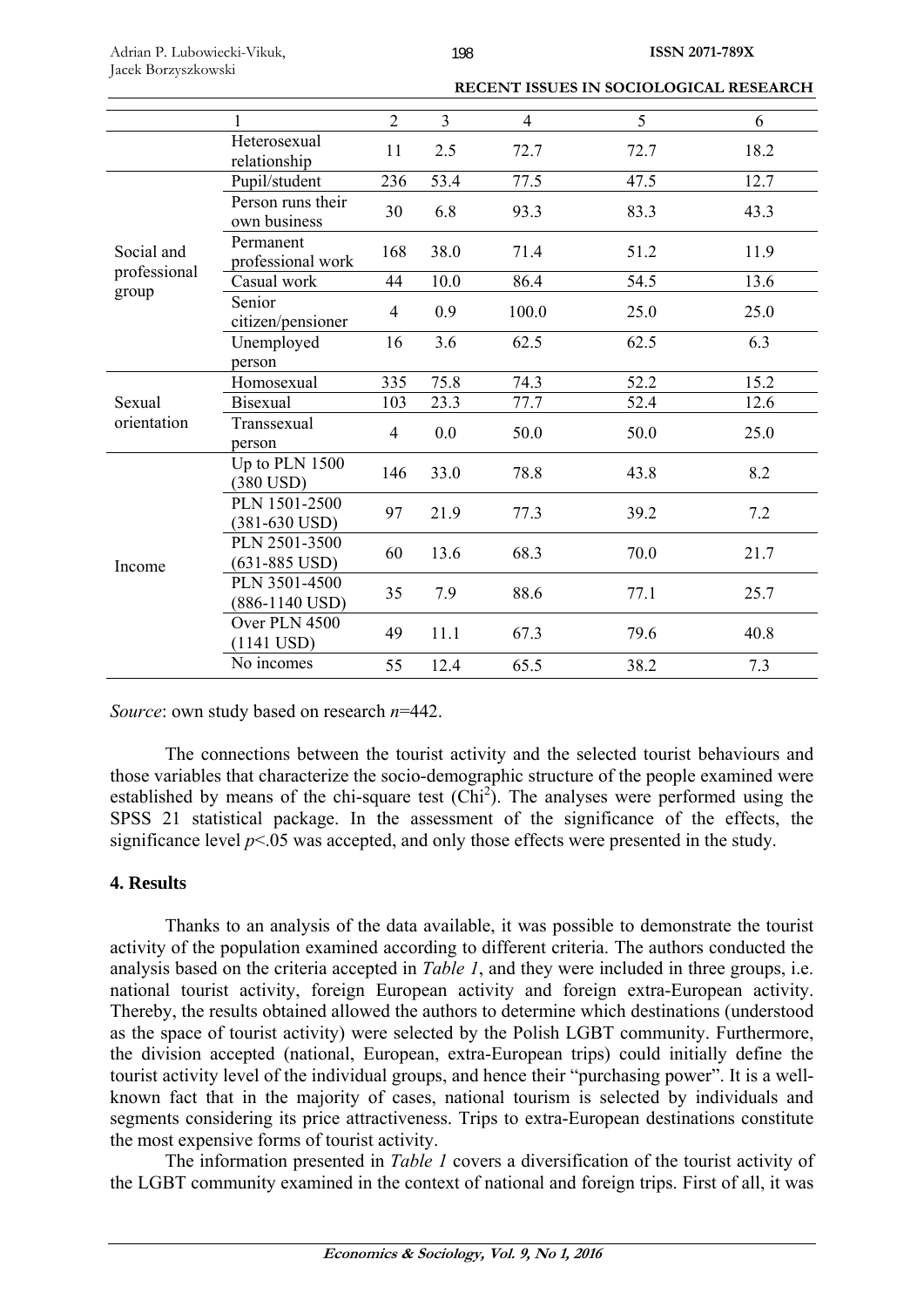demonstrated that a decrease was observed of the tourist activity in connection with the distance from a given destination practically in all the cases (criteria). This means that the highest values were reported in the case of activity in national tourism and the lowest ones in foreign extra-continental (i.e. extra-European) tourism. The first and most important conclusions from Table 1 may include the following: a higher participation of women than men in tourist trips, the highest tourist activity in the group of those aged 40-49 (which may point to a stable material status), an increase of tourist activity together with the size of the permanent place of residence (with the highest values in towns with 101-500 thousand residents). Furthermore, it was observed that those people who remain in a relationship (including those who reside together), those who run their own businesses and, in the case of national tourism: senior citizens and pensioners, are the most active people as regards tourism. It is of significant importance that an increase in the average income of the examined respondent has an influence not only on the tourist activity rate but also on the tourist space. It was found that the higher the income is, the more distant (i.e. extra-European) destinations are chosen by the respondents.

The sex was the factor which possessed an essential connection ( $Chi^2=17.37$ ; df=1;  $p<.000$ ). It is worth observing that the tourist activity of women was higher than that of men. As many as 83.7% of the whole number of women declared their participation in tourism; in the structure of men, this percentage was 66.5% (*Table 1*). Furthermore, the respondents' permanent place of residence exerts an influence on traveling in Poland ( $Chi^2=16.88$ ; df=4;  $p<.005$ ). The greater the number of residents at a given place, the greater their activity in this scope. 5.1% of those polled left villages, 9.1% of those polled left a town with up to 20 thousand residents, 16.0% of those polled left town a with 20-100 thousand residents, 26.0% of those polled left a town with 100-500 thousand residents and 43.8% of those polled left town with over 500 thousand residents.

The membership in a social and professional group of those examined including pupils/students (Chi<sup>2</sup>=6.41; df=2;  $p$ <.05), people who run their own businesses (Chi<sup>2</sup>=14.86;  $df=2$ ;  $p<.005$ ), those who do odd jobs (Chi<sup>2</sup>=8.35; df=2;  $p<.05$ ), senior citizens/pensioners (Chi<sup>2</sup>=8.93; df=2; *p*<.05) and unemployed people (Chi<sup>2</sup>=9.56; df=2; *p*<.05) forms and diversifies the level of participation in national tourism.

At the same time, every second person examined – more frequently  $(Chi^2=13.92;$ df=4; *p*<.05) aged 20-29 (53.2%), 30-39 (20.8%), 18-19 (16.0%) rather than 40-49 (7.8%) and 50+ (2.2%) was on a tourist trip to European countries. These were people holding university degrees (Chi<sup>2</sup>=30.84; df=2;  $p$ <.000) rather than with secondary or primary/vocational education (55.0%, 39.0%, 6.1% respectively) and people with various civil and legal statuses (Chi<sup>2</sup>=13.09; df=3;  $p$ <.005): singles (46.8%), those who have a partner of the same sex – living separately (26.0%) and those who have a partner of the same sex – living together (23.8%) rather than people who live in heterosexual relationships (3.5%).

Important statistical connections were also observed with the size of the places of residence of those polled (Chi<sup>2</sup>=16.43; df=4;  $p$ <.005). Similarly as in the case of national trips, these dependences are more clear in comparison with respondents from towns with up to 20 thousand residents, where 4.8% left, and from towns with over 500 thousand residents: where 42.0% went on a trip to some place in Europe.

Statistical connections appeared to be quite intriguing indeed between European trips and the level of net monthly incomes of the respondents ( $Chi^2=46.10$ ;  $df=5$ ;  $p<.000$ ). Those who declare no income  $(9.1\%)$  travel less frequently, and those people whose level of incomes was PLN  $3.501.00$  – PLN  $4.500.00$   $(11.7%)$  travel only rarely. The group of respondents who obtain incomes on the level of PLN 1,500.00 and below (27.7%) and PLN 1,501.00 – PLN 2,500.00 (18.2%) turned out to be the most numerous fraction that undertakes tourist activity in European countries. Those polled who obtain incomes at the level of PLN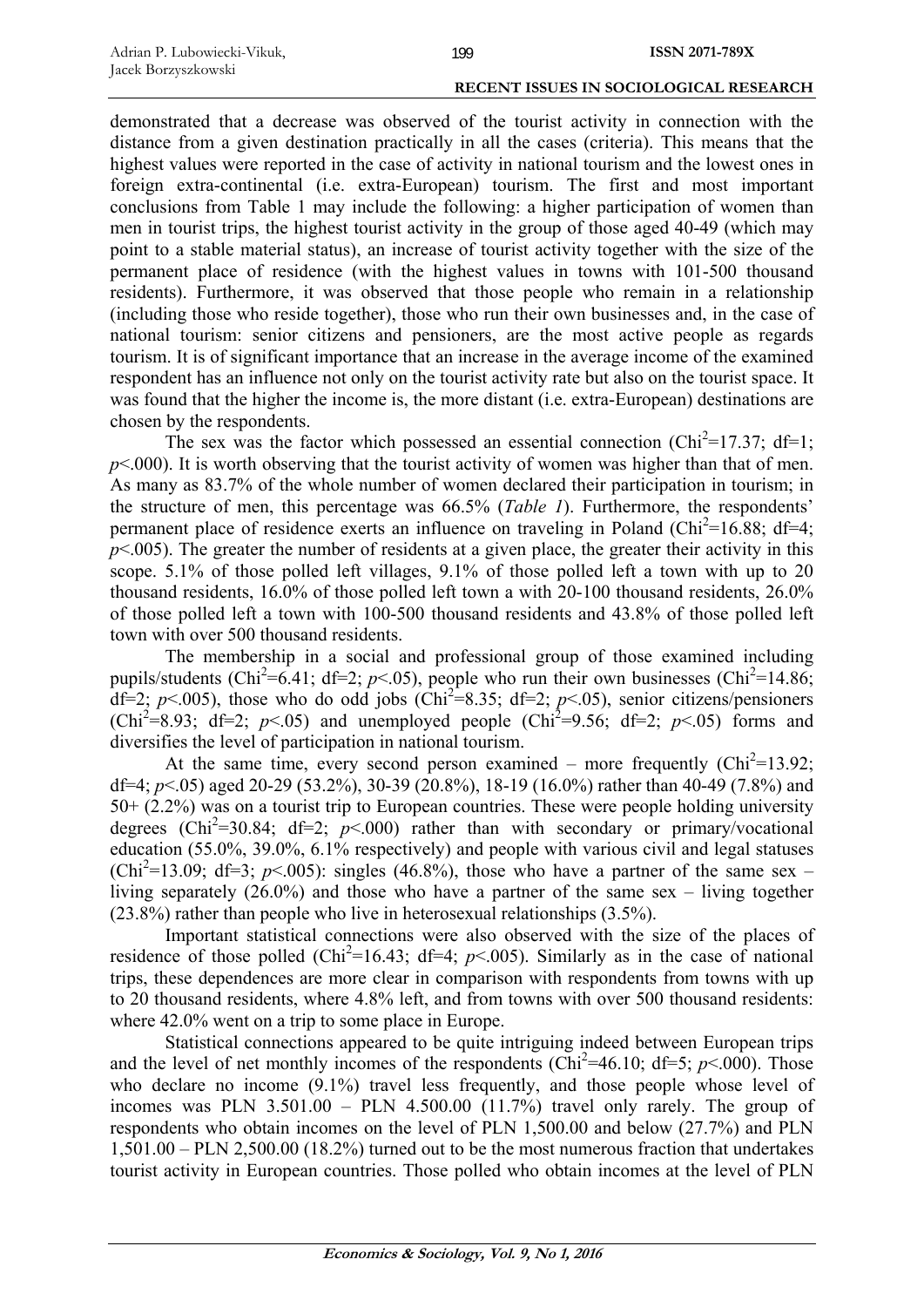1,501.00 – PLN 2,500.00 and PLN 4,500.00 and more also traveled in Europe (16.5% and 16.9% respectively).

The social and professional status of the respondents has an influence on the level of incomes, and this translates into trips to Europe. In this respect, it was observed that the activity of this kind occurs due to the fact of being a pupil/student (Chi<sup>2</sup>=6.23; df=2;  $p$ <.05) and a person who runs their own business (Chi<sup>2</sup>=12.57; df=2;  $p$ <.005).

14.7% of those polled went outside Europe in the analyzed period. These were more frequently (Chi<sup>2</sup>=16.74; df=4; *p*<.005) people aged 20-29 (41.5%), 30-39 (21.5%), 18-19 (16.9%), 40-49 (15.4%) rather than 50+ (4.6%). In this case, too, essential statistical connections were observed. This is a reference to the level of education of those polled with their trips outside the European continent (Chi<sup>2</sup>=10.20; df=2;  $p$ <.05). Respondents with primary/vocational education (1.5%) rarely took up trips of this kind as compared to those with secondary (41.5%) or higher education (56.9%). The level of monthly net incomes  $(Chi<sup>2</sup>=43.99; df=5; p<.000)$  as well as the social and professional status of those polled: above all, those who run their own business (Chi<sup>2</sup>=21.54; df=2;  $p$ <.000) is also responsible for their level of participation in extra-European tourism. Those who possess incomes at the level of PLN 4,500.00 and over (30.8%), PLN 2,501.00 – PLN 3,500.00 (20.0%), PLN 1,500.00 and below (18.5%) went on trips relatively more frequently as compared with those whose incomes were at the level of PLN 3,501.00 – PLN 4,500.00 (13.8%), PLN 1,501.00 – PLN 2,500.00 (10.8%) and those who did not have any incomes (6.2%).

The tourist activity of those examined is closely correlated with the level of tourist expenditures. Almost 31% of the respondents assigned an amount of PLN 4,000.00 and over for this purpose. 22.8% of the people examined spent PLN 2,001.00 – PLN 4,000.00 and the remaining fraction (46.3%) assigned the lowest amount for tourist purposes, i.e. PLN 2,000.00 and below. In this scope, essential statistical connections were observed, which focus on such factors as age (Chi<sup>2</sup>=51.39; df=8;  $p$ <.000), education (Chi<sup>2</sup>=45.74; df=4;  $p$ <.000), place of permanent residence (Chi<sup>2</sup>=16.74; df=8;  $p$ <.05), incomes (Chi<sup>2</sup>=161.37; df=10;  $p$ <.000), civil and legal status (Chi<sup>2</sup>=19.07; df=6;  $p$ <.005), a social and professional group with reference to a pupil/student ( $Chi^2 = 24.94$ ; df=4;  $p < .000$ ), people who run their own businesses (Chi<sup>2</sup>=36.81; df=4;  $p$ <.000), people who take permanent professional work  $(Chi^2=10.41; df=4; p<.05)$  and unemployed people  $(Chi^2=14.09; df=4; p<.05)$ .

Different factors contribute to the purposes of tourist trips and, as a consequence, the choice of the place of the tourist rest of those examined (*Figure 1*). Among the most important ones, the respondents included the proper tolerant approach of the staff/personnel of the lodging facility to people from the LGBT environment (very important and important 69.7%) and possibility of safe recreation the spot offers for LGTB person (very important and important 66.3%). The presence of infrastructure with the reputation of being LGBT-friendly (bars, restaurants, hotels, discotheques, saunas etc.) in the vicinity of the place of their stay (12.7% and 16.3% respectively) was of little or no significance to those examined, and not much great significance was attached to the possibility of contact with other LGBT people (10.2% and 15.8% respectively). In total, 28.3% of the respondents demonstrated an indifferent attitude to the analyzed factors.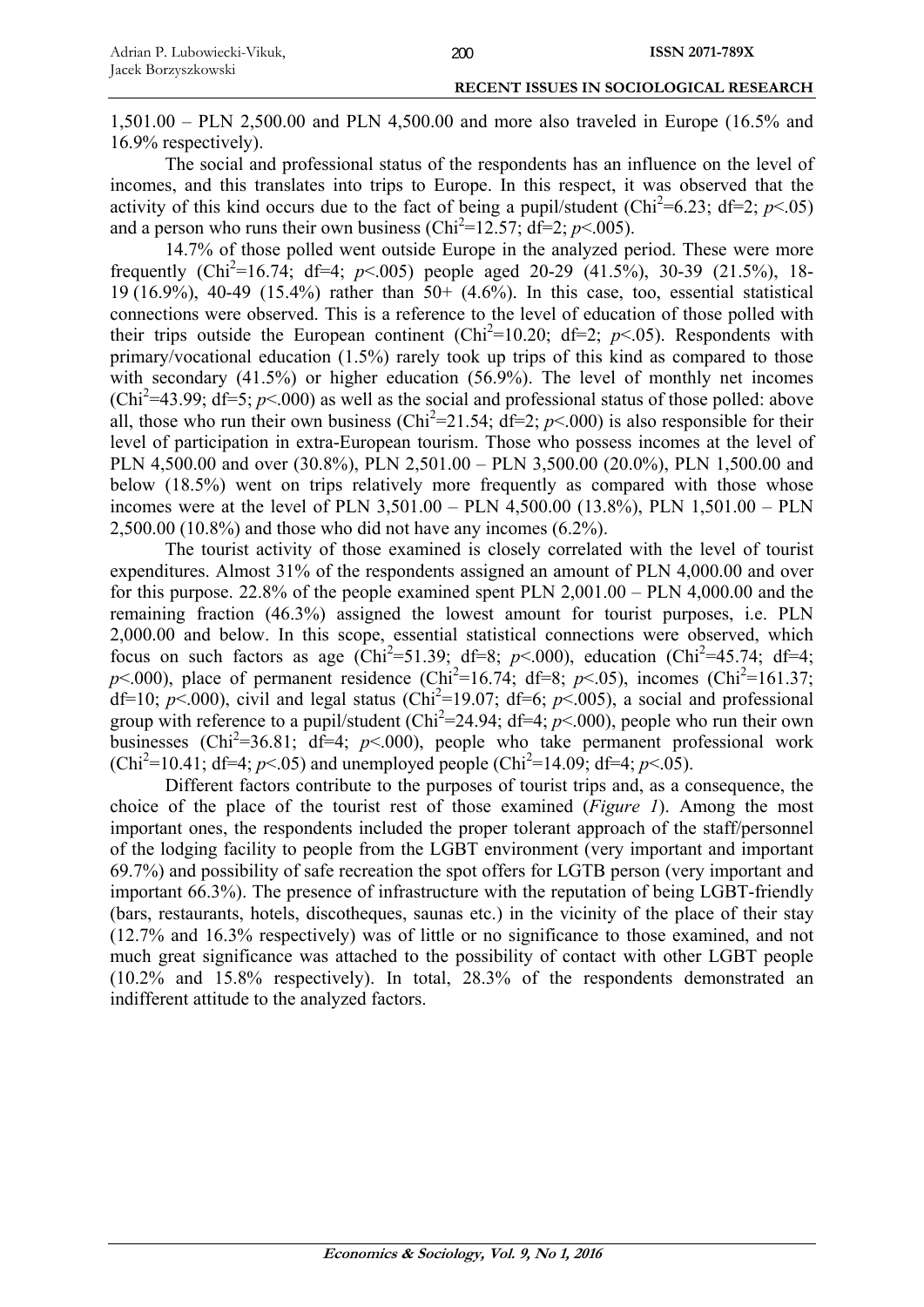

Figure 1. Level of significance of the factors affecting the choice of holiday destinations among the respondents

*Source*: own study based on research *n*=442.

# **5. Discussion and Implications**

Further part of the study includes an attempt to compare the results of the author's own research with reports from other researchers. The authors accepted two fundamental goals, i.e. an analysis of the LGBT tourist activity rate in Poland in comparison with the whole of the Polish society and a comparison of the LGBT tourist activity in Poland with foreign LGBT environments.

# *5.1. The group examined and the Polish society*

In the first case, the primary source of information was statistical data that is prepared on annual basis by the Ministry Sports and Tourism, which has been performing the function of the proper department for tourism in Poland since the year 2007. In other words, this ministry performs the function of the so-called national tourism administration: NTA (Borzyszkowski, 2005). It is worth noting that a thesis is confirmed that LGBT tourist activity is higher than that of the whole of the society. In the case of the group examined, it was 89.4% and for the Polish society: 56% (Podróże Polaków…, 2014, p. 1). A fundamental difference is observed in the scope of the so-called national tourist activity: in the case of LGBT, the percentage of those participating was 75%, and in the case of the Polish society: 46% (Podróże Polaków…, 2014; Łaciak, 2013).

Certain similarities were revealed when analyzing the rate of tourist activity in the context of selected socio-demographic features. In relation to the place of residence, in both cases (LGBT and the whole of society), the following dependence was observed: the greater the number of the residents of a given place is, the greater their activity is in this area. Both in the case of LGBT and the whole of the Polish society, a slightly larger tourist activity of women is noticeable. As regards the Polish society, the advantage of women is 1.9 percentage points (Łaciak, 2013), and in the LGBT examined, this is as many as 17.2 percentage point (*Table 1*).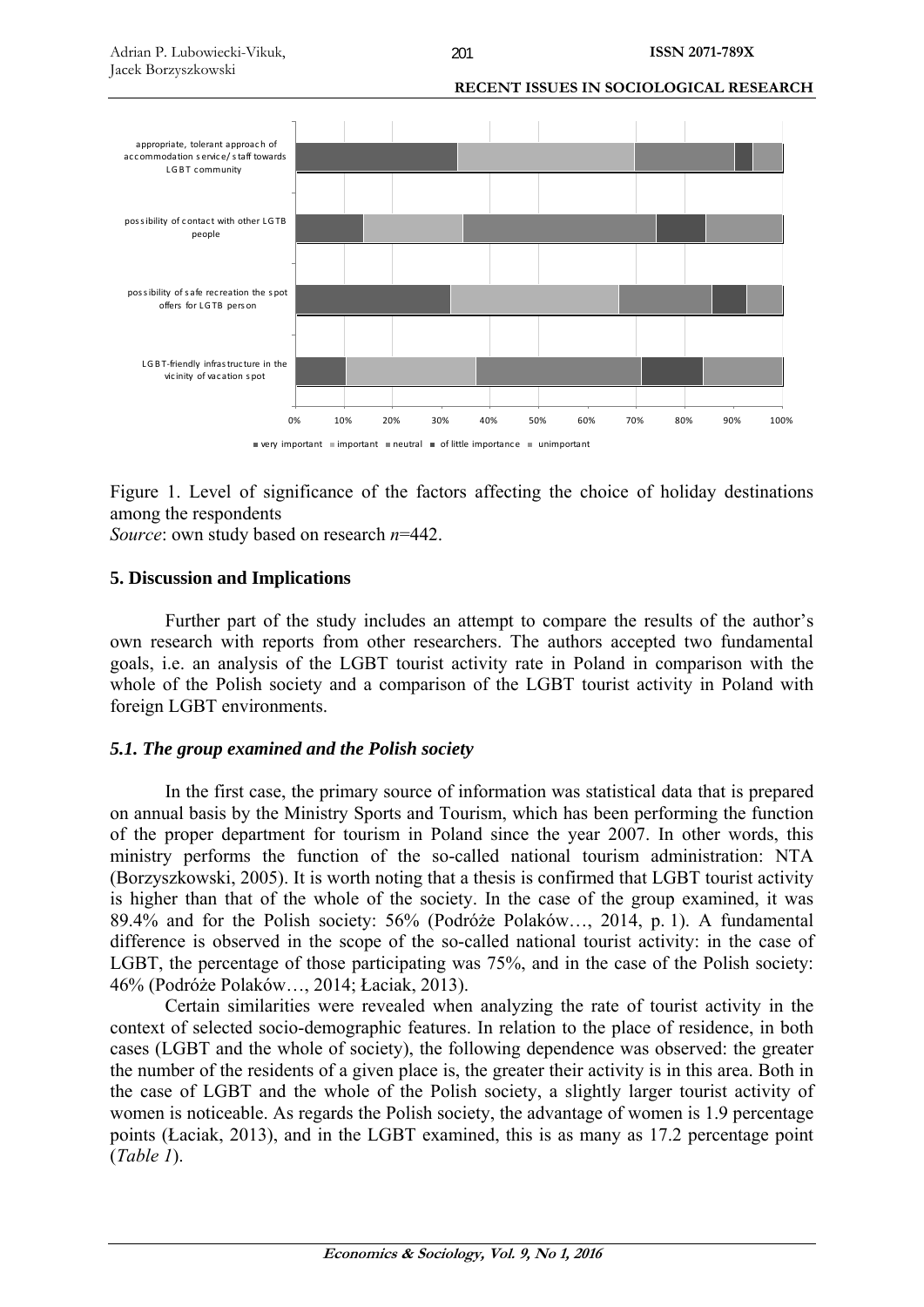A similar dependence was observed in the case of tourist activity related to incomes: the higher the income, the greater the tourist activity. In the case of the Polish society, this was not stated in numbers. The research carried out in the year 2012 on a group of 1,000 people referred to three definitions of the financial standing of the respondents, i.e. "good", "average" and "bad". In the first group, the tourist activity was 86.1% of the respondents, in the second group: 49.2%, in the third group: 27.0% (Łaciak, 2013). Thereby, it is confirmed that incomes constitute the fundamental factor that determines the tourist activity, regardless of sexual preferences. The situation is practically identical as concerns education: here, positive correlation can be seen, i.e. the higher education is, the greater the tourist activity is. In the case of the Polish society as a whole, higher values were obtained for people with university degrees, i.e. 87.4% (Łaciak, 2013).

According to the estimates covering the year 2012, it is accepted that the expenditures of the Polish LGBT on tourist trips amounted to USD 3.7 bn., and the average expenditures per one person: USD 1,869 (Global Report..., 2010). It was assessed for the LGBT group examined that on average, one person spends ca. PLN 2,700.00 (i.e. ca. USD 850.00) on tourist trips annually. A substantial difference is observed between the research results obtained and the estimates above. However, the authors are of the opinion that the first data (i.e. USD 1,869.00) is clearly inflated. This follows from the fact that in the year 2011, the total expenditures of the whole of the Polish society on tourism were assessed to the amount of ca. USD 14 billion (Raport o stanie…, 2013). Taking into account the fact that the LGBT community constitutes ca. 5-6% of the Polish people, it is difficult to agree that this part of the society spends a total of over 26% of all the tourist expenditures (i.e. USD 3.7 bn. out of USD 14 bn.). Even if it is accepted a priori that expenditures on the part of LGBT are on average higher than those by heterosexual people, they certainly are not in such proportions. Thereby, the authors believe that the data obtained from the research (i.e. the average annual value of USD 850.00) is definitely more accurate. However, it is difficult to relate this data to the average expenditures on the part of Polish people on tourism. The available statistical data allows only to assess the average tourist expenditures of the Polish people divided into national (long-term only) and foreign national trips. In the first case, they amount to USD 350.00, and the second: USD 940.00 (Podróże Polaków…, 2014). Thus, it is impossible to assess the general average expenses related to tourism of the average Polish citizen. It results from the fact that part of the society participates, in a given year, both in national and foreign tourist movement. Nevertheless, the authors believe that the average expenditures of the Polish LGBT society can be higher than the whole of the society. All the more so as this average (USD 850.00) definitely comes closer to the value of foreign expenditures which obviously are definitely higher than the national ones.

To conclude, it can be explicitly stated that the tourist activity of the Polish LGBT environment is similar to that of the Polish society in many aspects. This mainly concerns the destinations: both at home and abroad. Large similarities were also observed in the case of the influence of specified socio-demographic factors on this type activity, including education and the place of residence. The only clear and noticeable difference concerned the rate of tourist activity: in this case, a clear advantage of LGBT was observed over the total of the Polish society. At the same time, it was observed that the high rate of the LGBT tourist activity is comparable to the level of tourist trips and leisure time made by Polish singles (Lubowiecki-Vikuk, 2011; Biernat, Lubowiecki-Vikuk, 2012; Lubowiecki-Vikuk, 2014).

# *5.2. The group examined and other LGBT environments*

A comparative analysis of the tourist behaviors of the Polish LGBT in relation to foreign LGBT environments is of an essential significance to the arrangement of this study.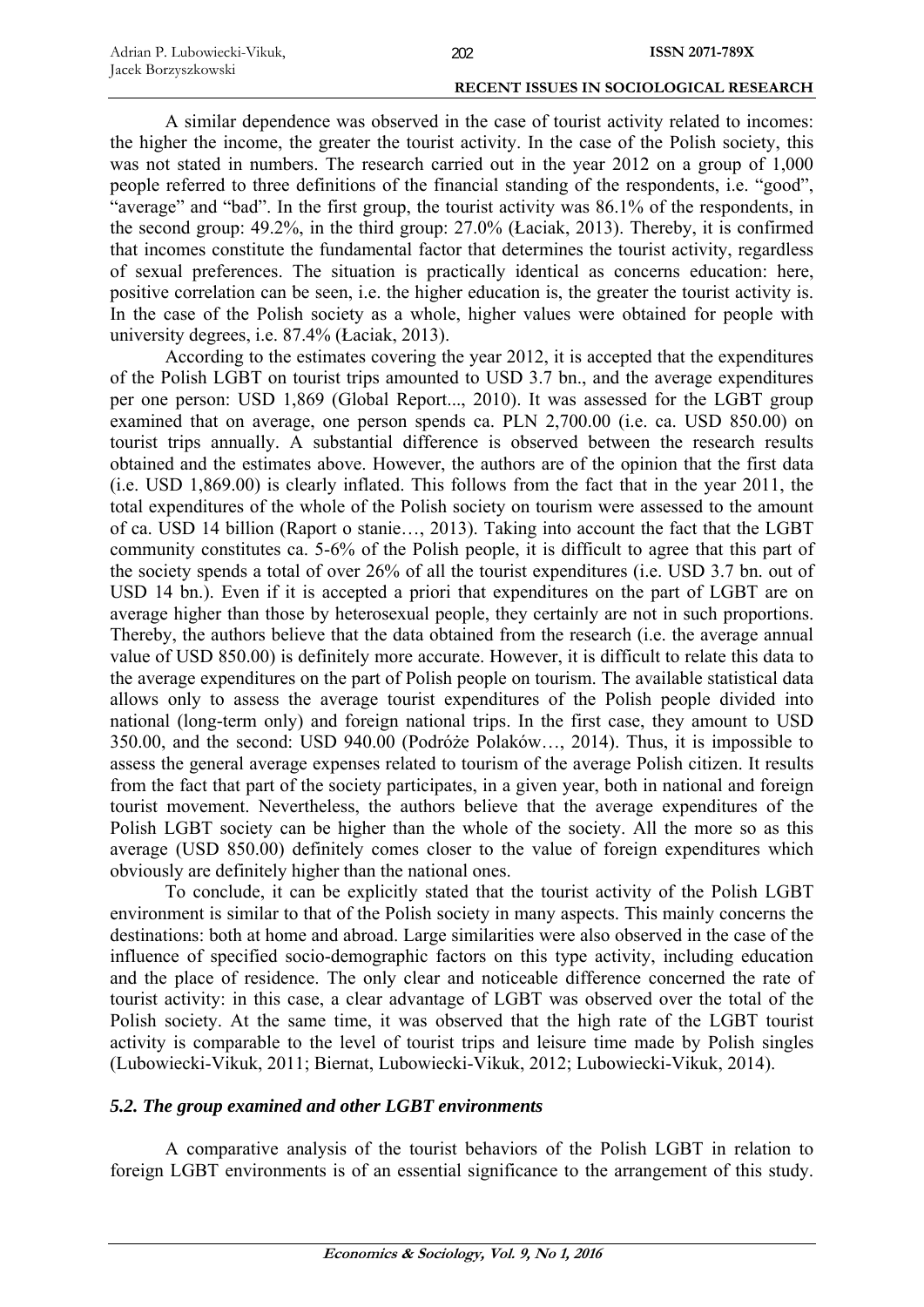The initial assessment allows to accept an assumption that there are a number of similarities between both groups. An interesting observation is provided by an analysis of the frequency of trips. In the case of the group examined, it is observed that over half (55%) of those polled undertook tourist activity in the country more often than once. This is an average of 5.6 trips within the last year. Similarity, according to the CMI's 12th annual gay & lesbian tourism study CMI's, Community, according to the critical matter of  $\frac{1}{2}$  and  $\frac{1}{2}$  are  $\frac{1}{2}$  and  $\frac{1}{2}$  are  $\frac{1}{2}$  average number of annual tourist trips was ca. 5.0. Both quantities are very similar to one another.

The results presented of the research carried out on a Polish LGBT group demonstrated that essential motives and purposes of trips include the following: leisure and recreation, visiting relatives and/or friends and sightseeing. According to Clift and Forrest (1999), an integration with the gay community and sex, learning about the culture and visiting monuments, comfort and relaxation are the most important motives of travelling for gays.

Frequently voiced statement that LGBT trips have strictly erotic or sexual overtones seems to be a groundless over-interpretation. Having sex is not the most important (if any) motive of traveling for gays (and thereby it can be assumed that this is true of the remaining LGBT segments). In the course of the author's own research, it was found that only 0.2% of the respondents included sexual purposes as the motif of their travels. This is confirmed by the results of research carried out by Clift and Forrest (1999) on a group of over 500 British gays. It is evident that an "opportunity to have sex" ranked at  $9<sup>th</sup>$  position only (29.3% of replies) among the motives of the greatest significance. According to other studies carried out in relation to a group of 4,387 people who represent the LGBT community, it was only for 10.9% of them that a "sexual love affair" was of an essential significance as a motive of travelling (for 21.6%: a certain influence, for  $67.5\%$ : without any influence) ( $16<sup>th</sup>$  Annual Gay…, 2011).

Safety is of an essential significance in relation to LGBT trips. According to the research by Roth (2010), it was demonstrated that with the use of the ranking method (in the scale of 0-5), it was found that "1" (a little essential factor) – was indicated by 5.6% gays and 3.8% lesbians, "2" – by 4.2% and 3.7% respectively, "3" – by 25.4% and 20.4%, "4" – 39.1% and  $40.9\%$ , "5" – 25.7% and  $31.3\%$  (Roth, 2010). Similar results were observed in research related to the Polish LGBT. 31.9% indicated it as a "very important" factor and 34.4% as "important".

Furthermore, available research results demonstrate that facilities and an atmosphere that are appropriate for LGBT (sometimes defined as gay-friendly) are of an essential importance to a significant percentage. One should agree with the thesis proposed by Visser (2008, p. 1355; 2010) that homosexual people most likely to create and maintain exclusive gay leisure space sought out leisure in heterosexual leisure spaces. However, whether people are gay or not, or are required to edit behaviour, is beyond the domain of interest of those engaging these transient leisure spaces (Visser, 2003, p. 136). As stated by Clift and Forrest (1999, p. 620), gay culture and venues are of an important significance to 39.1% of respondents. The research by Melián-González *et al.* (2011) carried out in the year 2007 in Gran Canaria on a sample of 346 gays demonstrated that the significance of the so-called gay scene (84.4%) ranked on the second position in the hierarchy of those factors, while gayfriendly environment ranked on the fourth position (70.2%). In the case of the group examined, this feature was not of such a large significance: 37.1% indicate importance of gayfriendly infrastructure  $(10.4\% - \text{very important}, 26.7\% - \text{important}), 34.4\%$  indicate the importance of contacts with other LGBT members during the trip (14.0% – very important, 20.4% – important). Tolerant approach to LGBT including that on the part of the hotel staff is of a greater significance to the respondents. 69.7% of the respondents indicated an importance of this factor  $(33.3\% - \text{very important}, 36.4\% - \text{important})$ . The above findings may demonstrate that it is not so much service or infrastructure conveniences that are important for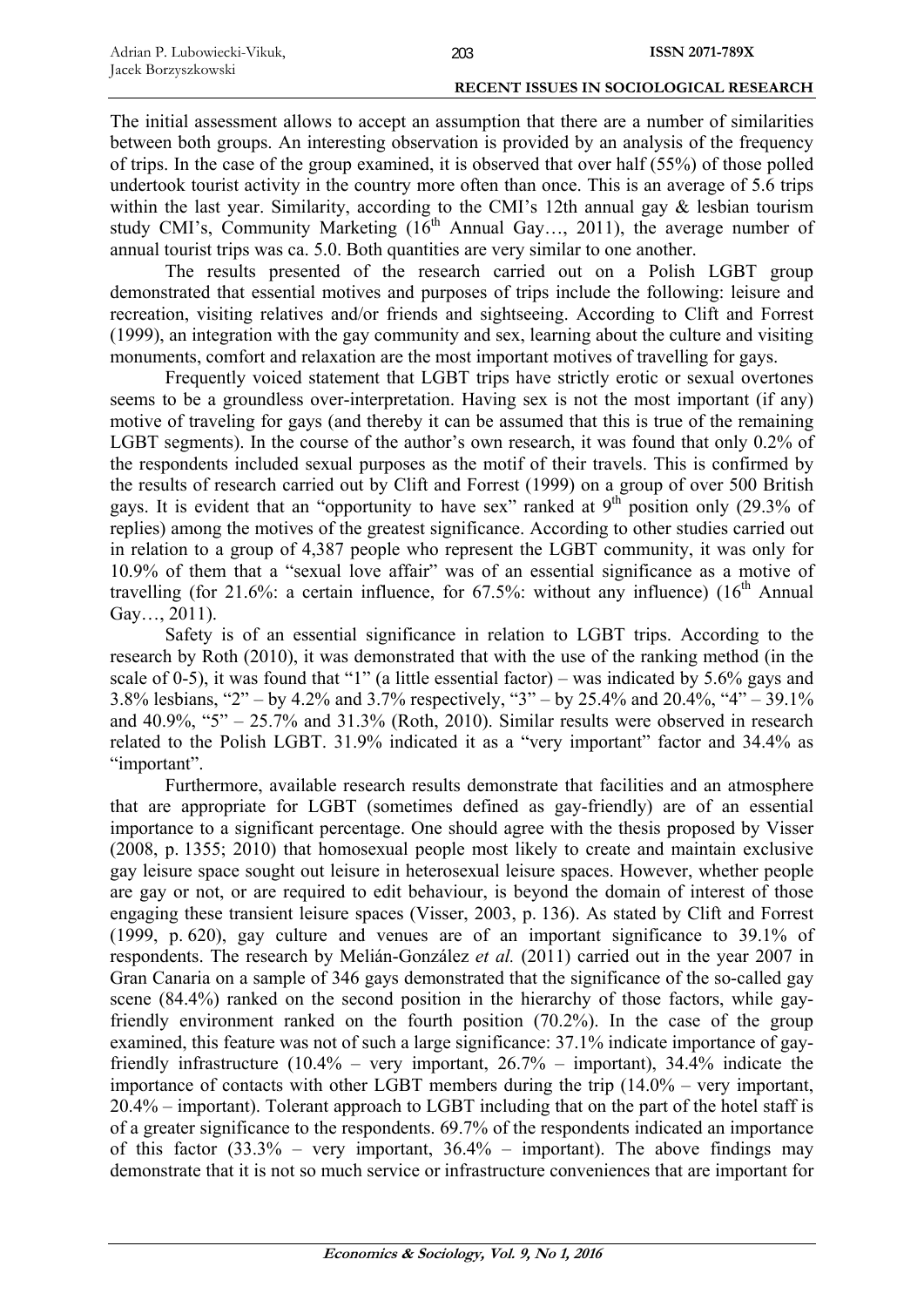| Adrian P. Lubowiecki-Vikuk, | 204 | ISSN 2071-789X |
|-----------------------------|-----|----------------|
| Jacek Borzyszkowski         |     |                |

the respondents as tolerance. It is certainly a consequence of the fact that in many cases Polish LGBT environment is confronted with the lack of tolerance (in schools, at work, in public places). Hence, this factor is of such an important significance during a tourist trip. One may agree with B. M. Rink (2013) as concerns the question of the need to create special 'pink maps' that show LGBT friendly places.

It is not only scientists that should be inspired by the research results presented to conduct further analyses in relation to the problem examined. It seems that far more important implications should concern those entities on the market that offer tourist services (including recreation and sports). It becomes evident that the Polish LGBT community is quite an active segment of the tourist market. Their tourist behaviors and motivations do not, in fact, diverge from those of the rest of the society. Hence, there is no real need to prepare any special offers and tourist products for LGBT. For them, it is first of all the sense of security and expression of tolerance that matters. The owners of tourist companies should make use of these conclusions. The so-called destination management organizations (DMO), that is those entities which are responsible for the creation and development of competitive destinations (local, regional and national ones) should play an important role (Borzyszkowski, 2011; 2014). An appropriately prepared activity (including promotional actions) can bear fruit in the creation of an image of a given destination as being LGBT friendly.

## **6. Limitations and Future Research**

The following findings are the value of the authors' own research: the rate of the LGBT community tourist activity is affected by the analysed societal and demographic factors, i.e. (1) the tourist behaviour of the presented community is most often reflected in domestic travel, which is especially affected by the respondents' affiliation with a certain social and/or professional group, (2) tourist trips are taken more often by women, large citydwellers and respondents with high incomes, (3) young people with university education are more inclined to travel to tourist destinations in Europe. Moreover, there are other factors that have an impact on the selection of a tourist destination. The persons surveyed declare that they attach particular importance to proper tolerance on the part of the lodging facility staff/personnel towards people from the LGBT environment and appreciate the opportunity for safe recreation a given place offers to an LGTB individual.

This study has certain limitations. In the methodological perspective, the authors used the CAWI research method. As previously indicated, it has specific imperfections. Furthermore, one of the features that are characteristic of the Polish LGBT segment is its heterogeneity. Construction of a model of tourist behaviours for this market segment based solely on socio-demographic factors is not fully complete and justified. Obstacles arise also from the difficulties related to the comparison of the individual results. This concerns for example comparisons between the results obtained and the statistical data for the whole of the Polish society. There is a similar situation in the case of comparisons related to the Polish LGBT and this environment in other countries.

The deliberations presented herein should act as an inspiration for further thorough analyses. This fundamentally concerns several spheres. Firstly, in the case of the Polish LGBT, the activity of various environments whose activity could bring about a number of benefits for the issues examined should be increased. This concerns above all scientists who represent various sciences and scientific fields (economic, social, humanities etc.). Significant contribution to studying this subject matter more thoroughly should be made by those environments that are related to LGBT (including the most important associations and other non-government organizations). It was noted that in the case of the Polish market, shortage of analyses of this type is evident; what is more, there is no cooperation between individual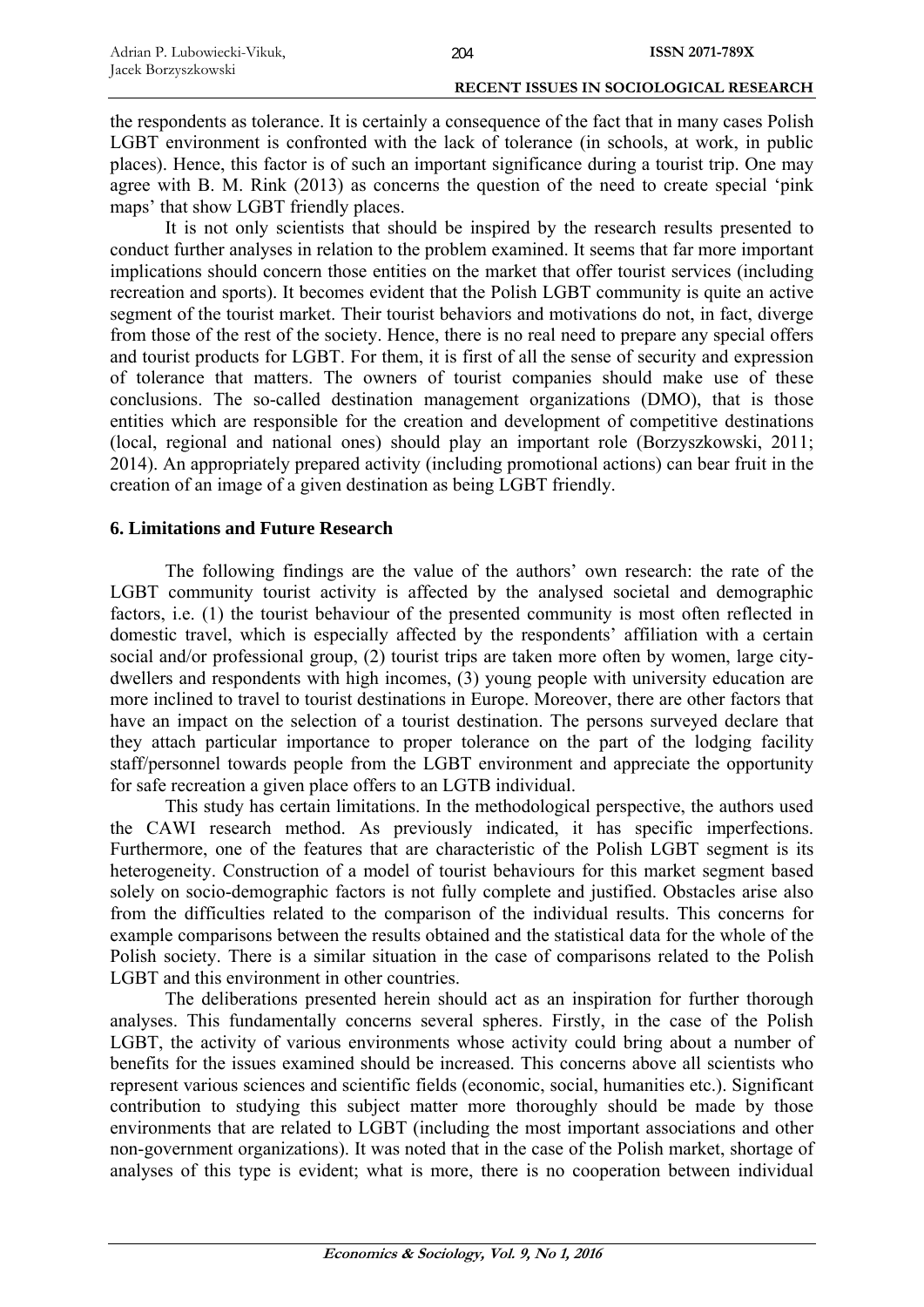entities, e.g. research and non-government institutions. The Polish LGBT tourist market is little visible and is practically omitted in scientific studies and evaluations. The analysis presented demonstrated that it is quite an active segment in the area tourism. It can also be assessed that its significance will be increasing.

The second question related to future research should concern its realization in substantially wider spatial scope. As mentioned above, studies on the subject of the LGBT community (and much less the tourist market) are fragmentary in post-communist countries. The authors emphasize the significance of this type studies for many scientific disciplines. They call for the need of the realization of this type research in other Middle and East European countries. They would enable a precise determination not only of the significance of LGBT on the tourist market but, what is essential, a comparison of the LGBT activity from those countries with the environments that come from the states of Western Europe or North America.

This research requires not only a correct selection of an LGBT sample (which is an extremely difficult task) but above all an inter-disciplinary scientific approach. Cooperation is essential between the representatives of social sciences (especially sociology, psychology, pedagogy and economics), sciences on physical culture and health sciences.

## **Acknowledgments**

We would like to express our sincere gratitude to Maciej Sitkowski (SKN Nicolaus Copernicus Adventure Club in Toruń) for their help and involvement in the research project "Behaviors and preferences of LGBT Tourism in Poland".

### **References**

- *16th Annual Gay & Lesbian Tourism Report: Exploring Tourism and Hospitality Opportunities in the Gay and Lesbian Marketplace 2011-2012* (2011), Community Marketing, Inc., http://www.gayadnetwork.com/files/CMItourismstudy2011.pdf (referred 4/06/2015).
- Alegre, J., Mateo, S., Pou, L. (2010), An analysis of households' appraisal of their budget constraints for potential participation in tourism, *Tourism Management*, Vol. 31, No. 1, pp. 45-56.
- Badgett, M. V. L. (2000), The myth of gay and lesbian affluence, *Gay & Lesbian Review Worldwide*, Vol. 7, No. 2, pp. 22-25.
- Barrett, D. C., Pollack, L. M. (2005), Whose Gay Community? Social Class, Sexual Self-Expression, and Gay Community Involvement, *Sociological Quarterly*, Vol. 46, pp. 437-456.
- Batorski, D. (2013), Polacy wobec technologii cyfrowych uwarunkowania dostępności sposobów korzystania. Diagnoza Społeczna 2013. Warunki i Jakość Życia Polaków – Raport, *Contemporary Economics*, Vol. 7, pp. 317-341.
- Benotsch, E. G., Martin, A. M., Espil, F. M., Nettles, C. D., Seal, D. W., Pinkerton, S. D. (2011), Internet Use, Recreational Travel, and HIV Risk Behaviors in Men Who Have Sex With Men, *Journal of Community Health*, Vol. 36, No. 3, pp. 398-405.
- Biernat, E., Lubowiecki-Vikuk, A. P. (2012), Tourist activity among urban singles in view of socio-demographic factors, *Studies in Physical Culture and Tourism*, Vol. 19, No. 2, pp. 86-93.
- Binnie, J., Valentine, G. (1999), Geographies of sexualities a review of progress, *Progress in Human Geography*, Vol. 23, No. 2, pp. 175-187.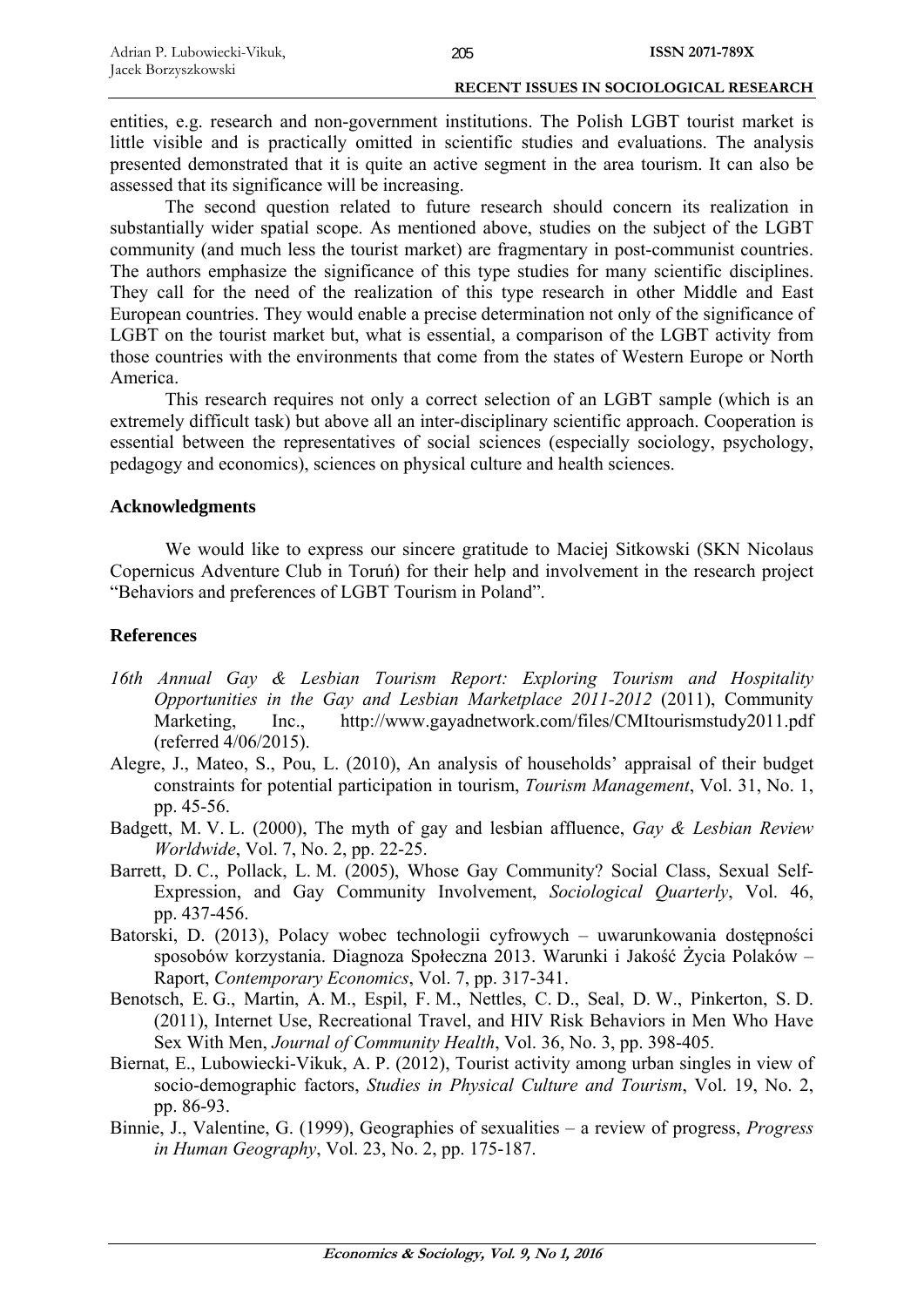- Borzyszkowski, J. (2005), *Polityka turystyczna państwa*, Koszalin: Wydawnictwo Uczelniane Politechniki Koszalińskiej.
- Borzyszkowski, J. (2011), Destination Management Organisations (DMO) nowoczesne struktury organizacyjne w turystyce, In: Jalinik, M., Sierpińska, A., *Nowe wyzwania gospodarki turystycznej na poziomie lokalnym, regionalnym i międzynarodowym* (pp. 236-256), Białystok: Oficyna Wydawnicza Politechniki Białostockiej.
- Borzyszkowski, J. (2012), Społeczność LGBT (lesbian, gay, bisexual & transgender) atrakcyjny segment współczesnego rynku turystycznego, *Studia Periegetica*, Vol. 7, pp. 131-145.
- Borzyszkowski, J. (2014), Theoretical Approaches to Destination Management, *Ekonomická revue cestovného ruchu*, Vol. 47, No. 2, pp. 108-118.
- Clift, S., Forrest, S. (1999), Gay men and tourism: destinations and holiday motivations, *Tourism Management*, Vol. 20, No. 5, pp. 615-625.
- Crompton, J. L. (1979), Motivations for pleasure vacations, *Annals of Tourism Research*, Vol. 6, No. 4, pp. 408-424.
- Coon, D. R. (2012), Sun, Sand, and Citizenship: The Marketing of Gay Tourism, Journal of Homosexuality, Vol. 59, No. 4, pp. 511-534.
- Cooper, C., Fletcher, J., Fyall, A., Gilbert, D., Wanhill, S. (2005), Tourism: Principles and practice, Essex: Prentice Hall.
- Dioli, I. (2011), From Globalization to Europeanization And Then? Transnational Influences in Lesbian Activism of the Western Balkans, Journal of Lesbian Studies, Vol. 15, No. 3, pp. 311-323.
- Dixon, L. J. (2015), Black swan, white masks: Contesting cosmopolitanism and double misrecognition in a gay tourist town, *Sexualities*, Vol. 18, No. 1-2, pp. 37-56.
- Ferreira, E. (2013), De-Centring Western Sexualities: Central and Eastern European Perspectives, *Gender, Place & Culture: A Journal of Feminist Geography*, Vol. 20, No. 1, pp. 132-134.
- Fojtová, S. (2011), Czech Lesbian Activism: Gay and Lesbian Parental Rights as a Challenge to Patriarchal Marriage, *Journal of Lesbian Studies*, Vol. 15, No. 3, pp. 356-383.
- Global Report on LGBT Tourism (2010), *AM Reports*, Volume three, World Tourism Organization (UNWTO).
- Grossmann, A. (1998), The case for a place of their own: Queer youth and urban space, In: Aitchison, C., Jordan, F., *Gender, space and identity. Leisure, culture and commerce* (pp. 127-136), Brighton: LSA.
- Hanefors, M. (2010), Contemporary tourist behavior: yourself and others as tourists, *Tourism Management*, Vol. 31, No. 6, pp. 962-963.
- Haslop, C., Hill, H., Schmidt, R A. (1998), The Gay Lifestyle Spaces for a Subculture of Consumption, *Marketing Intelligence & Planning*, Vol. 16, No. 5, pp. 318-326.
- Hindle, P. (1994), Gay communities and gay space in the city, In: Whittle, S., *The margins of the city: Gay men's urban lives* (pp. 7-25), Hants, Arena: Ashgate Publishing Limited.
- Hughes, H. L. (1997), Holidays and homosexual identity, *Tourism Management*, Vol. 18, No. 1, pp. 3-7.
- Hughes, H. L. (2002), Gay men's holiday destination choice: a case of risk and avoidance, *International Journal of Tourism Research*, Vol. 4, pp. 299-312.
- Hughes, H. L. (2003), Marketing gay tourism in Manchester: New market for urban tourism or destruction of 'gay space'? *Journal of Vacation Marketing*, Vol. 9, No. 2, pp. 152- 163.
- Hughes, H. L. (2005), A Gay Tourism Market: Reality or Illusion, Benefit or Burden? *Journal of Quality Assurance in Hospitality & Tourism*, Vol. 5, No. 2/3/4, pp. 57-74.
- Hughes, H. L. (2006), *Pink Tourism: Holiday of gay men and lesbians*, Wallingford: CABI.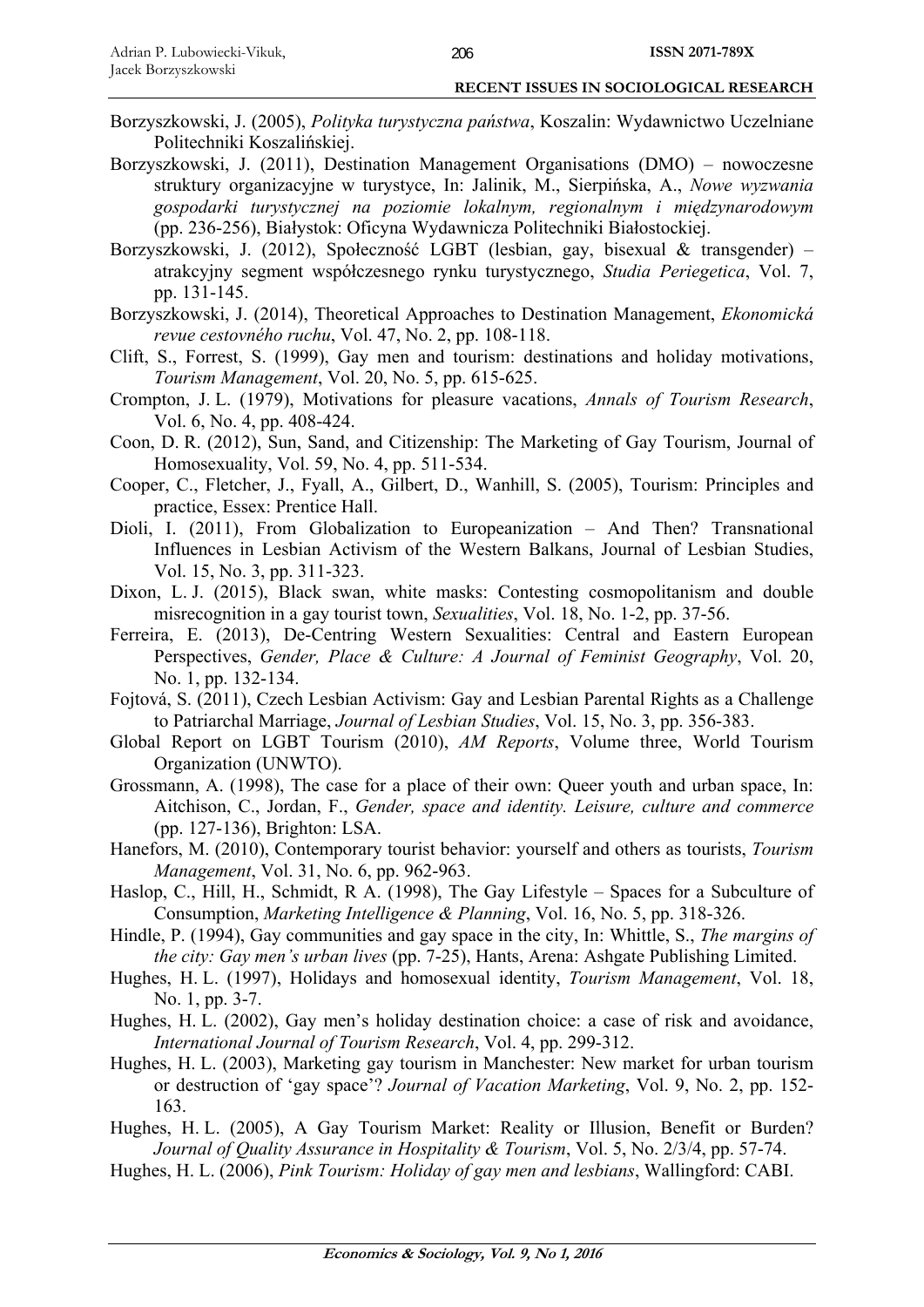- Hughes, H. L., Deutsch R. (2010), Holidays of older gay men: Age or sexual orientation as decisive factors? *Tourism Management*, Vol. 31, pp. 454-463.
- Jędrysiak, T. (2008), *Turystyka kulturowa*, Warszawa: PWE.
- Khan, R. M. (2013), *Travel Motivations of Gay and Lesbian Tourists, A Qualitative Inquiry*, University of Delaware.
- Köllen, T., Lazar, S. (2012), Gay Tourism in Budapest: An Exploratory Study on Gay Tourists' Motivational Patterns for Traveling to Budapest, *American Journal of Tourism Management*, Vol. 1, No. 3, pp. 64-68.
- Kuchar, R., Švab, A. (2014), The Only Gay in the Village? Everyday Life of Gays and Lesbians in Rural Slovenia, *Journal of Homosexuality*, Vol. 61, No. 8, pp. 1091-1116.
- Kulpa, R. (2014), Western leveraged pedagogy of Central and Eastern Europe: discourses of homophobia, tolerance, and nationhood, *Gender, Place & Culture: A Journal of Feminist Geography*, Vol. 21, No. 4, pp. 431-448.
- LaSala, M. C., Revere, E. J. (2011), "It Would Have Been Impossible Before" Reflections on Current Gay Life in Estonia, *Journal of Homosexuality*, Vol. 58, No. 3, pp. 427-439.
- Lubowiecki-Vikuk, A. P. (2011), *Determinanty aktywności rekreacyjno-turystycznej osób samotnych w Wielkopolsce*, Poznań: AWF.
- Lubowiecki-Vikuk, A. P. (2014), Single senior citizens' praxeological orientation to leisuretime physical activity, In: Flemr, L., Němec, J., Kudláčková, K. (eds.), *Physical activity in science & practice* (pp. 105-116), Prague: Karolinum.
- Lundberg, D. E. (1971), Why people travel, *Cornell Hotel and Restaurant Administration Quarterly*, Vol. 11, No. 75, pp. 75-81.
- Lück, M. (2005), *Destination Choice and Travel Behaviour of Gay Men*, Brock University, Department of Recreation and Leisure Studies.
- Łaciak, J. (2013), *Aktywność turystyczna mieszkańców Polski w wyjazdach turystycznych 2012 roku*, Warszawa: Ministerstwo Sportu i Turystyki.
- Mathieson, A., Wall, G. (1987), *Tourism: Economic, physical, and social impacts*, Harlow, Essex, England, Longman Scientific & Technical.
- Melián-González, A., Moreno-Gil, S., Araña, J. E. (2011), Gay tourism in a sun and beach destination, *Tourism Management*, Vol. 32, No. 5, pp. 1027-1037.
- Monterrubio, J. C. (2009), Identity and sex: concurrent aspects of gay tourism, *Tourismos: An International Multidisciplinary Journal of Tourism*, Vol. 4, No. 2, pp. 155-167.
- Morris, E., Carney, M. (2010), Gay tourism: A comparative view between gay pride events and other major events and their impact on a given destination, http://www.marcuscarney.com/images/Gay\_Tourism.pdf (referred 19/05/2014).
- Otero Paradela, A. B., Alén González, M. E., Domínguez Vila, T. (2014), Turismo LGTB. Unha aproximación ao caso de Galicia, *Revista Galega de Economia*, Vol. 23, No. 1, pp. 79-98.
- Philipp, S. F. (1999), Gay and Lesbian Tourists at a Southern U.S.A. Beach Event, *Journal of Homosexuality*, Vol. 37, No. 3, pp. 69-86.
- *Podróże Polaków w 2013 roku. Podstawowe wyniki badań* (2014), Warszawa: Ministerstwo Sportu i Turystyki, Activ Group.
- Poria, Y. (2006), Assessing Gay Men and Lesbian Women's Hotel Experiences: An Exploratory Study of Sexual Orientation in the Travel Industry, *Journal of Travel Research*, Vol. 44, pp. 327-334.
- Pritchard, A., Morgan, N. J., Sedgely, D., Jenkins, A. K. (1998), Reaching out to the gay tourist: opportunities and threats in an emerging market segment, *Tourism Management*, Vol. 19, No. 3, pp. 273-282.